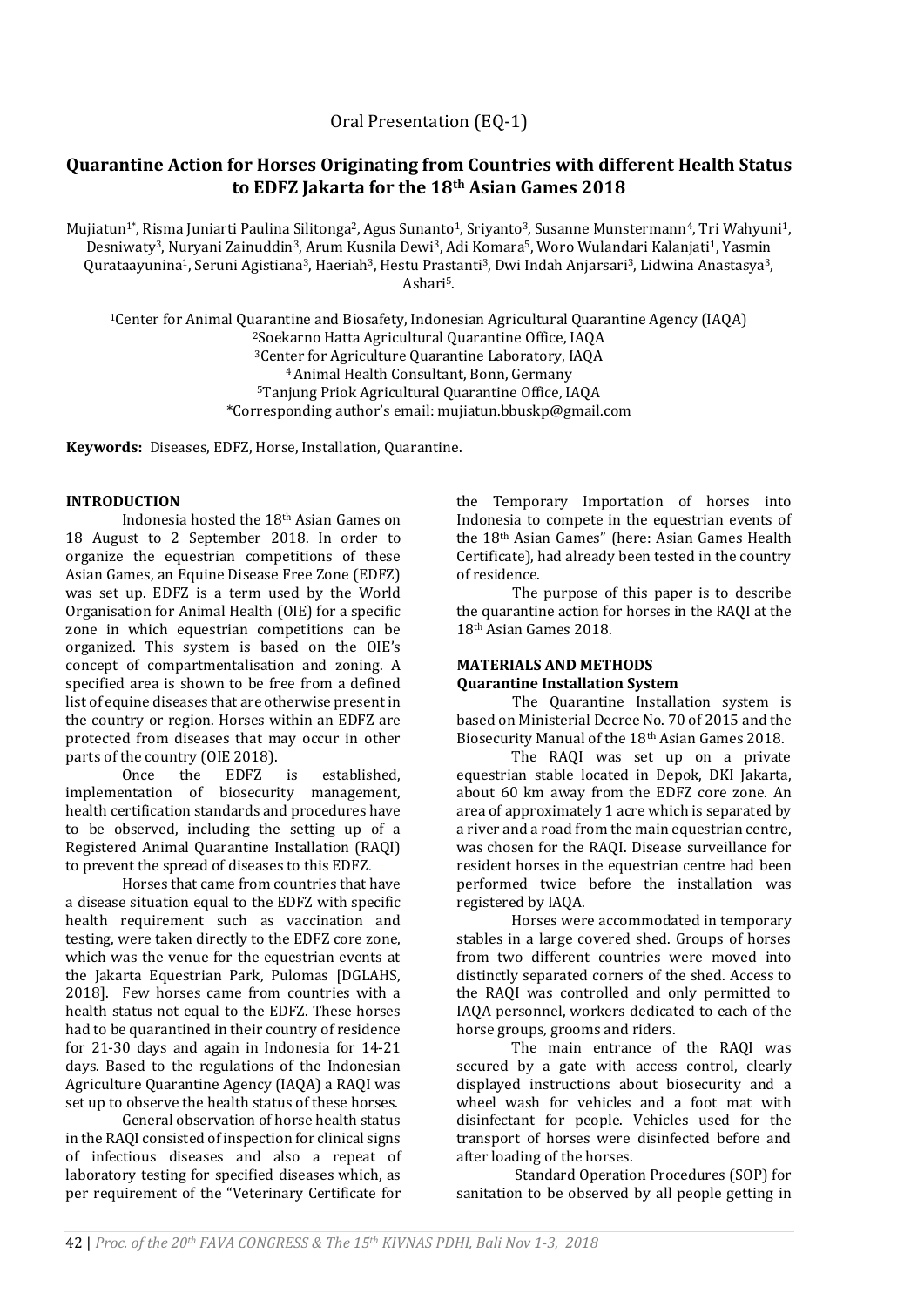contact with the horses were issued and their observance periodically controlled by IAQA staff. IAQA staff resided on the site.

## **Health Monitoring of Horses**

General clinical observation was performed in the RAQI for all horses that entered. Temperature measurement, pulse counting or heart rate auscultation, capillary refill time and other clinical observation was done at least twice daily. Horses with elevated temperature were measured every 2 hours until the temperature went back to normal and no clinical sign of disease was observed. If required, medication approved for the 18th Asian Games was used.

#### **Laboratory Assay for Health Requirement**

Horses were imported into Indonesia after complying with the conditions set in the "Asian Games Health Certificate" which stipulated, amongst other conditions, that the horses had been tested for glanders, dourine, piroplasmosis (*T. equi* and *B. caballi*) and Equine infectious anemia (EIA). Piroplasmosis positive horses were allowed to travel to Indonesia but were to be accommodated separately from other horses.

Horses from countries that required quarantine prior to export and again in Indonesia, were retested for glanders, EIA and dourine during their stay at the RAQI. In addition to these tests, horses were also tested for strangles, a disease which is not notifiable but considered an "event killer". Testing was done in accordance with the OIE Manual of Diagnostic Tests and Vaccines for Terrestrial Animals (2018).

#### **Quarantine measures at the venue**

Horses that were transferred from the RAQI to the venue were accommodated in completely separated stable units, were attended to by different groups of workers and had a different training schedule from the other horses. These biosecurity measures were introduced as additional risk mitigating measures in order to add additional security for otherwise healthy horses.

## **RESULTS AND DISCUSSION**

China, India and Indonesia are countries that were considered as not having an equal health status with that of the EDFZ. Horses from those countries were quarantined in home or a third country before transfer to Indonesia.

Indian horses were quarantined in India for 30 days (Chenai Quarantine Station), then in Thailand (country with health status equal with EDFZ) for 30 days. In both countries the conditions as stipulated in the Asian Games Health Certificate were observed and tests were carried out with negative results. They were then transferred directly into the EDFZ core zone.

Horses from China were quarantined in Beijing Quarantine Installation for 30 days (based on Quarantine Protocol of 18th Asian Games 2018) with approval of the quarantine installation by an inspection carried out by IAQA. Two horses were subsequently flown from Beijing to Jakarta and transferred to RAQI for additional 14 days of quarantine.

Ten Indonesian horses, coming from different regions of Java Island (Bandung, Bogor, Depok and Tangerang) were transferred to RAQI for 14 days. They had all been included at least twice in the disease surveillance that was carried out for the establishment of the EDFZ with negative results.

Amongst the 12 horses held in RAQI, two horses showed fever and dehydration on day one, and an eye inflammation. Fluid replacement, antibiotics and eye drops were administered until the symptoms had disappeared. Antibiotic treatment strictly observed withdrawal periods. On day 14, one horse developed a sawdust allergy.

All 12 horses tested negative for glanders, dourine and EIA, however, 4 horses showed a positive result for strangles in the serology test (ELISA). Nasal swabs and serum were retested in bacteriology (Sweeney, 2005) and biochemical identification (API Streptococcus, Biomerieux) with negative results.

Based on the negative results of all tests, all horses could be released after the quarantine period from RAQI to the EDFZ core zone.

The establishment of an EDFZ and a RAQI allowed Indonesia to host the equestrian competitions of the 18th Asian Games under conditions acceptable to equestrian teams from European and Asian countries. Only three of the 21 participating countries had to undergo quarantine procedures due to the different health status of the resident country with the EDFZ. Therefore 18 countries were able to send their horses directly to Jakarta and back to the country of residency immediately after the competitions.

## **CONCLUSION**

Efficient preparation and monitoring of quarantine measures before and during the equestrian events of the 18th Asian Games contributed to the success of the event which was concluded with no occurrence of infectious disease.

## **ACKNOWLEDGMENTS**

The efforts of the Directorate General of Livestock and Animal Health Services, Ministry of Agriculture and the Local Government of DKI Jakarta and Depok City for the establishment of the EDFZ, disease surveillance for residential horses and the cooperation in the event of 18th Asian Games 2018 is greatly appreciated. Special thanks go to the Director of IAQA for fully supporting the